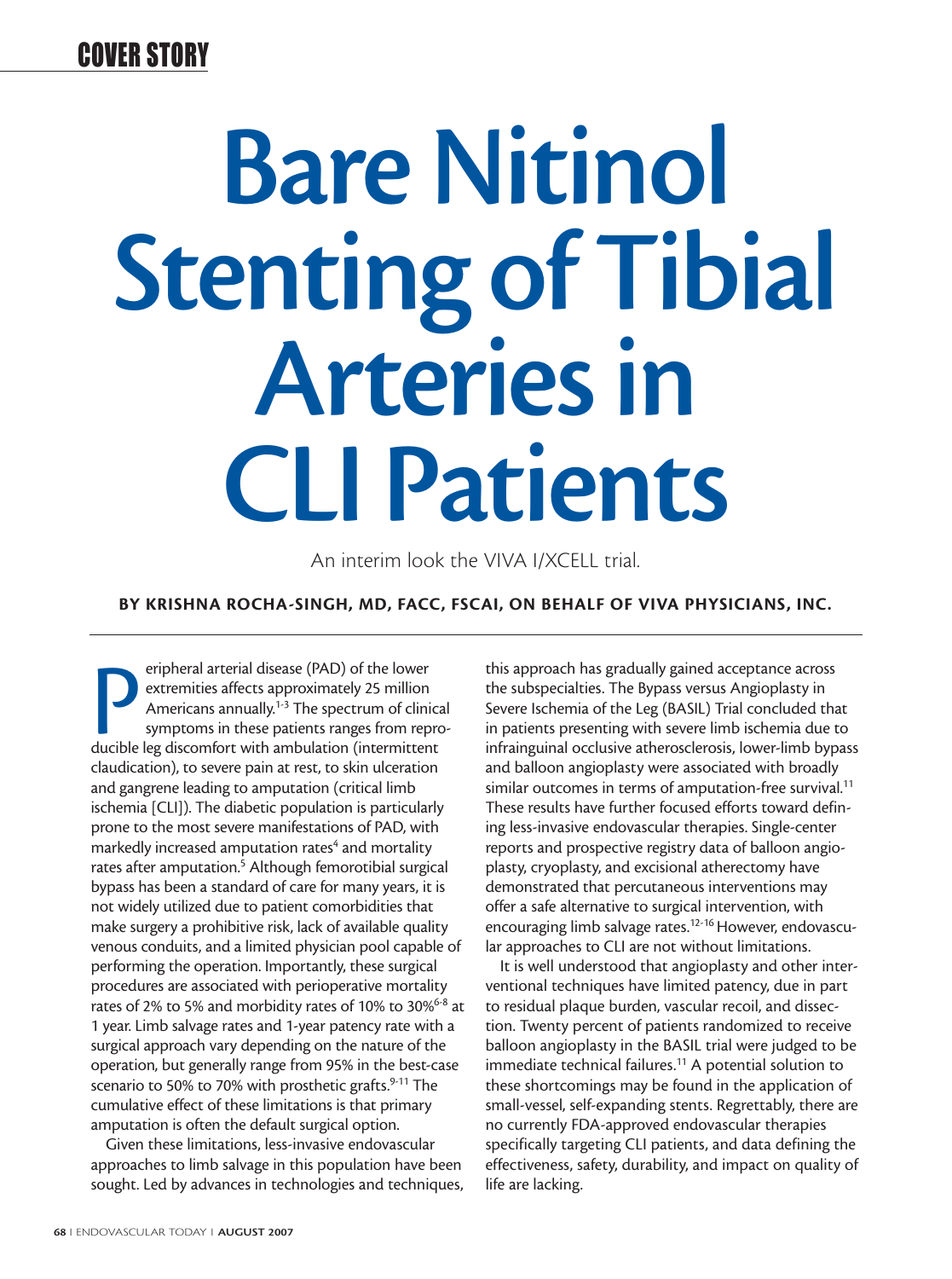# COVER STORY



**Figure 1. The Xpert Biliary Stent (Abbott Vascular). Available deployment diameters range from 3 mm to 6 mm, and lengths range from 20 mm to 60 mm.**

#### **THE VIVA I/XCELL TRIAL**

In January 2006, VIVA Physicians, Inc. (VPI) met with the FDA's Center for Device and Radiological Health staff to discuss the clinical challenges associated with the care of CLI patients, potential trial designs, and study endpoints to best define the safety and effectiveness of infrapopliteal nitinol stents and regulatory issues. As a result of those discussions, the VIVA I/XCELL trial became the largest US prospective, multicenter registry of patients with CLI to evaluate an infrapopliteal stent, the Xpert selfexpanding nitinol stent (Abbott Vascular, Santa Clara, CA) (Figure 1). The criteria for inclusion included (1) patients with chronic CLI in Rutherford classes 4, 5, and 6, (2) a stenosis >50%, or occlusion of the tibial vessel with a diameter 2 mm to 5 mm with (3) a total estimated stented length ≤15 cm.

The XCELL trial is a phase 1 feasibility study, and the data will be used to define appropriate primary and secondary endpoints and assess event rates to power a pivotal trial of this endovascular treatment strategy for treating infrapopliteal atherosclerosis in CLI patients. Importantly, this trial incorporates independent hemody-

#### **TABLE 1. BASELINE CLINICAL CHARACTERISTICS**

|                             | $n(\%)$  |
|-----------------------------|----------|
| Patient number              | 58       |
| Mean age (y)                | 76       |
| Men                         | 31 (53%) |
| Women                       | 27 (47%) |
| History of smoking          | 53 (51%) |
| <b>Diabetes</b>             | 41 (71%) |
| Chronic renal insufficiency | 15 (26%) |
| Hypertension                | 49 (84%) |
| Rutherford class 4          | 12 (21%) |
| Rutherford class 5          | 35 (60%) |
| Rutherford class 6          | 11 (19%) |

#### **TABLE 2. BASELINE ANATOMIC DATA**

|                     | %                  |
|---------------------|--------------------|
| Runoff vessels:     |                    |
| One vessel          | 73%                |
| Two vessels         | 25%                |
| Three vessels       | 2%                 |
| Lesion type:        |                    |
| De novo             | 100%               |
| Mean stented length | $7 \, \mathrm{cm}$ |

namic, angiographic, and photomorphometric woundhealing core labs and a Data and Safety Monitoring Board. The primary study endpoint of 12-month amputationfree survival and secondary endpoints of angiographically defined stent restenosis rates, stent fracture assessment, and rate and extent of ulcer wound healing will be determined. Recruitment is ongoing with the goal to enroll 140 patients at ≤15 US sites. Pre-enrollment evaluation will include a baseline noninvasive assessment of limb perfusion (eg, ankle-brachial indices/thigh-brachial indices, baseline pulse plethysmography, pulse volume recording, and/or transcutaneous pulse oximetry), in addition to baseline quality-of-life and pain assessments, and an angiogram to document baseline angiographic status with follow-up visits at 30 days, 3 months, 6 months, and 12 months.

#### **INTERIM DATA**

As the XCELL trial approaches its enrollment midpoint, the challenges of treating the CLI cohort are evident (Tables 1 and 2). Currently, 59 patients have met entry criteria with the majority (79%) in Rutherford class 5 or 6 and diabetic (71%), with single-vessel runoff (73%);